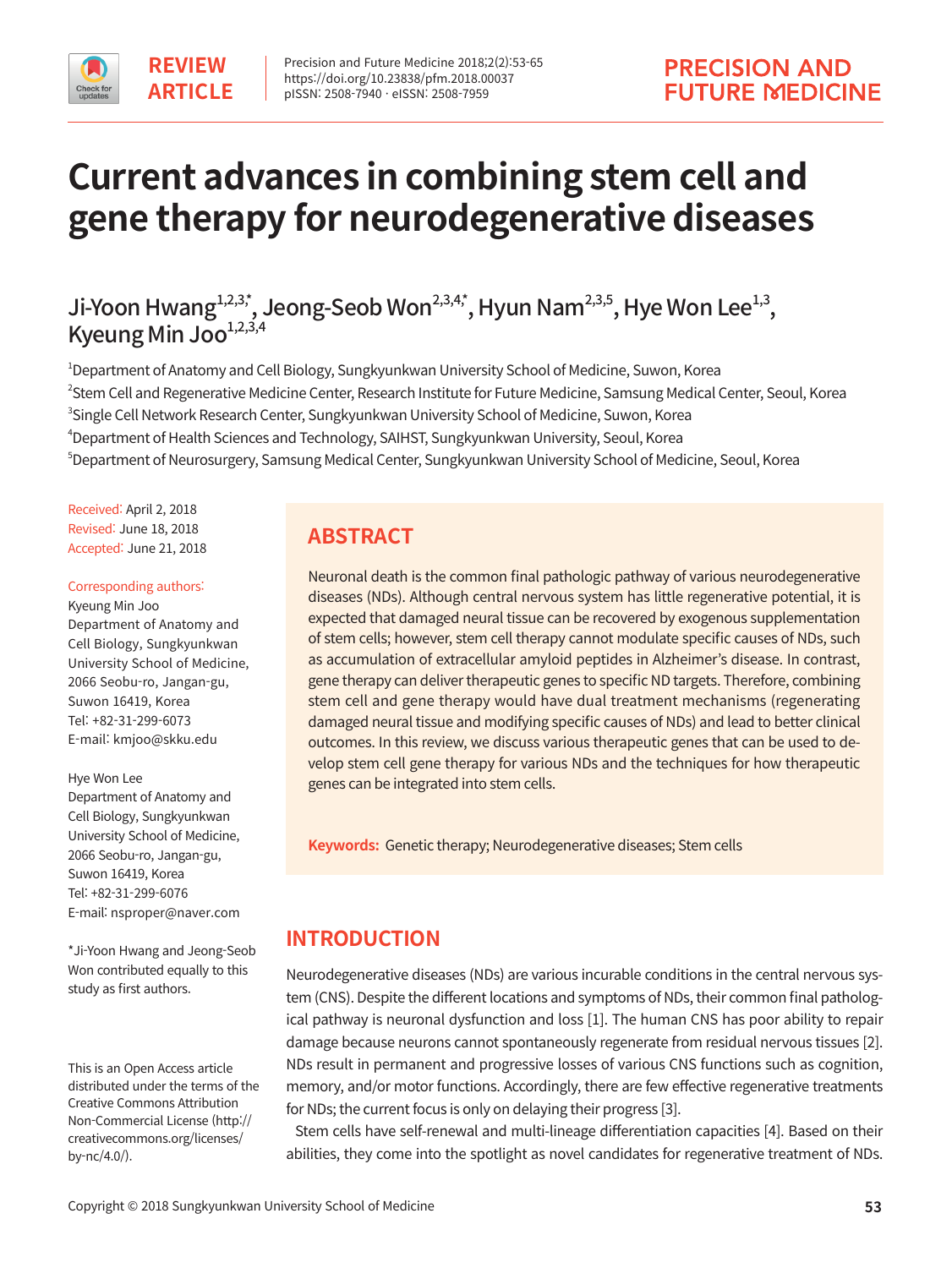Stem cell gene therapy

Various types of stem cells have been established from human organs including nervous system tissues and have shown significant treatment efficacy in animal models of NDs [5,6], and mesenchymal stem cells (MSCs) are the most advanced stem cell treatments for NDs [7]. However, recently neural stem cells (NSCs) have been identified from mammalian CNS and have been applied in preclinical and clinical ND trials [8]. NSCs are more promising than MSCs because of their spontaneous differentiation into neural cells [9]. However, stem cell therapies alone are still expected to have limited therapeutic effects in NDs because they cannot reverse specific ND processes. Therefore, disease-modifying abilities need to be added to the regenerative potential of stem cells to improve their treatment effects.

Gene therapy is a technique that uses therapeutic genes to treat or prevent diseases [10,11]. It is designed to introduce genetic materials into cells to modify genetic abnormality or to express beneficial proteins [12]. The combination of stem cell and gene therapy could be a technical breakthrough that increases the therapeutic efficacy of stem cells [13]. Therapeutic genes that can modify the specific deteriorated molecular pathways of NDs might give stem cell therapies regenerative and treatment functions simultaneously. Based on this concept, we focus in this review on candidate therapeutic genes that can be delivered to stem cell treatments and on methods of gene delivery.

## **THERAPEUTIC TARGETS AND CANDIDATE GENES FOR NDs**

NDs can be divided into the acute and chronic according to the periods of damage. Stroke and spinal cord injury (SCI) are acute NDs that result from temporal damage to the CNS by vascular and physical accidents, respectively [14]; the duration of damage from acute NDs is from seconds to minutes. On the contrary, chronic NDs cause slow, progressive loss of particular or generalized neuronal subtypes, such as Alzheimer's disease (AD), Huntington's disease (HD), Parkinson's disease (PD), and amyotrophic lateral sclerosis (ALS) [15]. Although the loss of neurons in the CNS is the common feature of acute and chronic NDs, there are different mechanisms of neuronal death. Because NDs have their own pathologies, the proper therapeutic genes for each disease should differ by disease type (Table 1) [16-71].

#### Alzheimer's disease

The pathologic features of AD include abnormal accumula-

tion of extracellular amyloid (Aβ) peptides, formation of intraneuronal neurofibrillary tangles, extensive synaptic loss, and generalized cellular degeneration [72]. Among the various neuronal populations, the loss of the basal forebrain cholinergic neurons is particularly severe [73,74]; the loss of cholinergic neurons in AD correlates with functional severity of dementia, density of amyloid plaques in the brain, and amount of synaptic loss [75]. Therefore, gene therapies for AD have been developed to augment the function of degenerating cholinergic neurons or block neuronal death [76]. Nerve growth factor (NGF) or brain-derived neurotrophic factor (BDNF) gene delivery suppresses the death of the cholinergic neurons and elevates choline acetyltransferase function. Peroxisome proliferator-activated receptor γ coactivator 1α (PGC-1α) and sirtuin 1 (SIRT1) are expected to promote the nonamyloidogenic processing of amyloid precursor protein and preclude the generation of amyloidogenic Aβ peptides [16,17]. In contrast, cholesterol 24-hydroxylase prevents brain cholesterol accumulation, a risk factor for AD, by converting cholesterol into 24S-hydroxycholesterol.

#### Parkinson's disease

Activities of mesencephalic dopaminergic neurons are specifically reduced in PD [18]. Because of its clear pathophysiology, gene therapy for PD is the most advanced in clinical trials (Table 1). To increase dopamine production, genes involved in dopamine neurotransmitter synthesis such as aromatic amino acid decarboxylase and tyrosine hydroxylase have been utilized [77-79]. Glutamic acid decarboxylase is expected to convert a subset of excitatory neurons to gamma-aminobutyric acid-producing inhibitory neurons whose activities are also reduced in PD. Adeno-associated virus (AAV) expressing NGF, glial cell-derived neurotrophic factor (GDNF), BDNF, and neurturin were designed to protect the degenerating nigrostriatum [80-82].

#### Huntington's disease

HD is a hereditary triplet repeat disorder of the CNS in which certain gene sequences are mistakenly repeated [83]. The protein, mutant huntingtin (mHtt), is toxic, and it gradually damages neurons in the brain [84]. mHtt induces energy dysregulation by repressing transcription of  $PGC-1\alpha$ , a regulator of mitochondrial metabolism. PGC-1α prevents loss of individual neuronal volumes and supports mitochondrial involvement. Therefore, mitochondria from HD patients show reduced calcium-buffering capacity and increased leakage of calcium into cytoplasm, which in turn causes excitotoxicity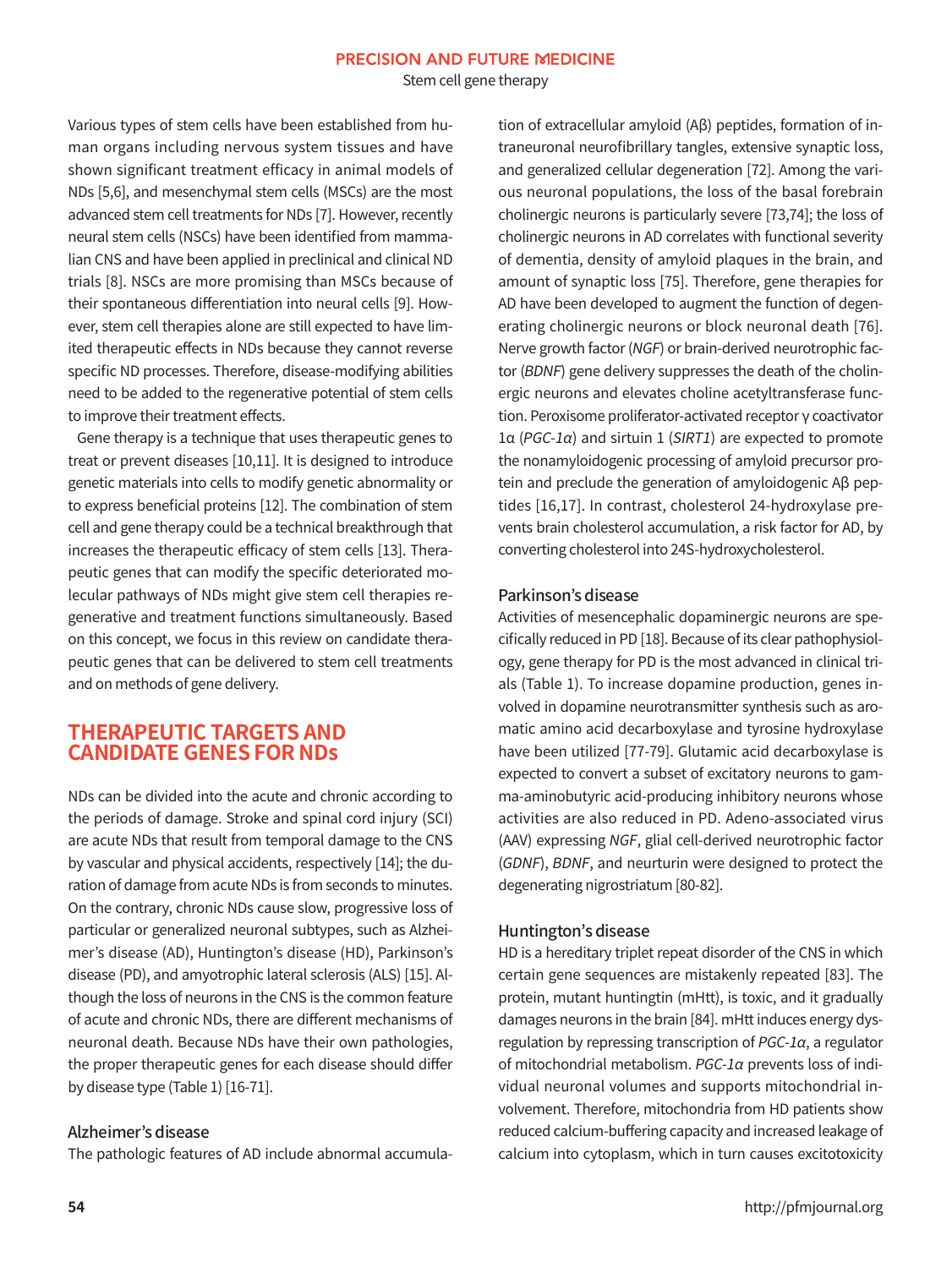Ji-Yoon Hwang, et al.

|                         | Table 1. Therapeutic targets and candidate genes for NDs                                                                                                                                                                  |                                                                                                               |                                                                                                             |                                             |                                                          |                                                        |
|-------------------------|---------------------------------------------------------------------------------------------------------------------------------------------------------------------------------------------------------------------------|---------------------------------------------------------------------------------------------------------------|-------------------------------------------------------------------------------------------------------------|---------------------------------------------|----------------------------------------------------------|--------------------------------------------------------|
| <b>Disease</b>          | Therapeutic gene                                                                                                                                                                                                          | Target                                                                                                        | Function                                                                                                    | application<br>Clinical                     | Vector                                                   | Reference                                              |
| Alzheimer's<br>disease  | Peroxisome proliferator-activated receptor y<br>Brain derived neurotrophic factor (BDNF)<br>coactivator 1a (PGC-1a)<br>Sirtuin1 (SIRT1)                                                                                   | hippocampal neurons<br>Entorhinal cortical and<br>Amyloid-beta peptide                                        | Regulation of cellular metabolism<br>Prevention the formation of<br>amyloid-beta peptide<br>Neuroprotection |                                             |                                                          | $[16]$<br>$[17]$<br>$[20]$                             |
|                         | Cholesterol 24-hydroxylase (CYP46A1)<br>Nerve growth factor (NGF)                                                                                                                                                         | Cholinergic neurons<br>Cholesterol                                                                            | Conversion of cholesterol into<br>24S-hydroxycholesterol                                                    | Phase 1                                     | Retrovirus                                               | $[21]$<br>$[22]$                                       |
| Parkinson's<br>disease  | Glial cell line-derived neurotrophic factor (GDNF)<br>Nerve growth factor (NGF)<br>Neurturin (NRTN)                                                                                                                       | Nigrostriatal neuron                                                                                          | Nigrostriatal neuron protection                                                                             | Phase 1/2b<br>Phase 1<br>Phase <sub>2</sub> | Adeno-associated virus (AAV)<br><b>AAV</b><br><b>AAV</b> | [24, 25]<br>$[23]$                                     |
|                         | Aromatic L-amino acid decarboxylase (AADC)<br>Brain derived neurotrophic factor (BDNF)<br>Glutamic acid decarboxylase (GAD)<br>Tyrosine hydroxylase (TH)                                                                  | Dopaminergic neurons<br>Levodopa<br>GABA                                                                      | Conversion levodopa into dopamine<br>Enhancing dopamine synthesis<br>Modulation to product of GABA          | Phase 1/2<br>Phase <sub>2</sub><br>Phase 1  | Lentivirus<br><b>AAV</b><br><b>AAV</b>                   | $[18]$<br>$[26]$<br>$[27]$                             |
| Huntington's<br>disease | Peroxisome proliferator-activated receptor y<br>Brain derived neurotrophic factor (BDNF)<br>Cilliary neurotrophic factor (CNTF)<br>Fibroblast growth factor (FGF)<br>coactivator 1a (PGC-1a)<br>Calmodulin (CaM)<br>Happ1 | Excessive cytosolic calcium<br>Mitochondrial dysfunction<br>Neuronal death<br>mHtt                            | Regulation of mitochondrial<br>Calcium-buffering<br>Neuroprotection<br>mHTT clearance<br>metabolism         | Phase <sub>1</sub>                          | Polymer encapsulated BHK<br>cells                        | $[28]$<br>$[30]$<br>$[31]$<br>[29]<br>$[32]$<br>$[33]$ |
| Stroke                  | Glial cell line-derived neurotrophic factor (GDNF)<br>Neuronal apoptosis inhibitory protein (NAIP)<br>Heat shock protein (HSP72)<br>B-cell lymphoma 2 (BCL2)                                                              | Neuronal death                                                                                                | Apoptosis inhibition<br>Neuroprotection                                                                     |                                             |                                                          | $[34]$<br>$[35]$<br>$[36]$<br>$[37]$                   |
|                         | Cytokine response modifier A (CrmA)<br>Glutathione peroxidase (Gpx)<br>Superoxide dismutase (SOD)<br>Heme oxygenase-1 (HO-1)                                                                                              | Oxygen free radicals                                                                                          | Oxygen free radicals scavenging<br>Hheme molecule cleavation<br>effect                                      |                                             |                                                          | [38, 39]<br>$[40]$<br>$[41]$<br>$[42]$                 |
|                         | C-X-C chemokine receptor type 4 (CXCR4)<br>Hypoxia-inducible factor 1a (HIF-1a)<br>Glucose transpoter (GLUT-1)<br>Netrin-1                                                                                                | Endothelial cell stimulation Angiogenesis<br>Blood-brain barrier (BBB)<br>Hypoxia condition<br>Glucose uptake | Cellular metabolism regulation and<br>Cellular metabolism regulation<br>BBB integrity protection            |                                             |                                                          | $[44]$<br>$[43]$<br>$[45]$<br>$[46]$                   |
|                         |                                                                                                                                                                                                                           |                                                                                                               |                                                                                                             |                                             | (Continued to the next page)                             |                                                        |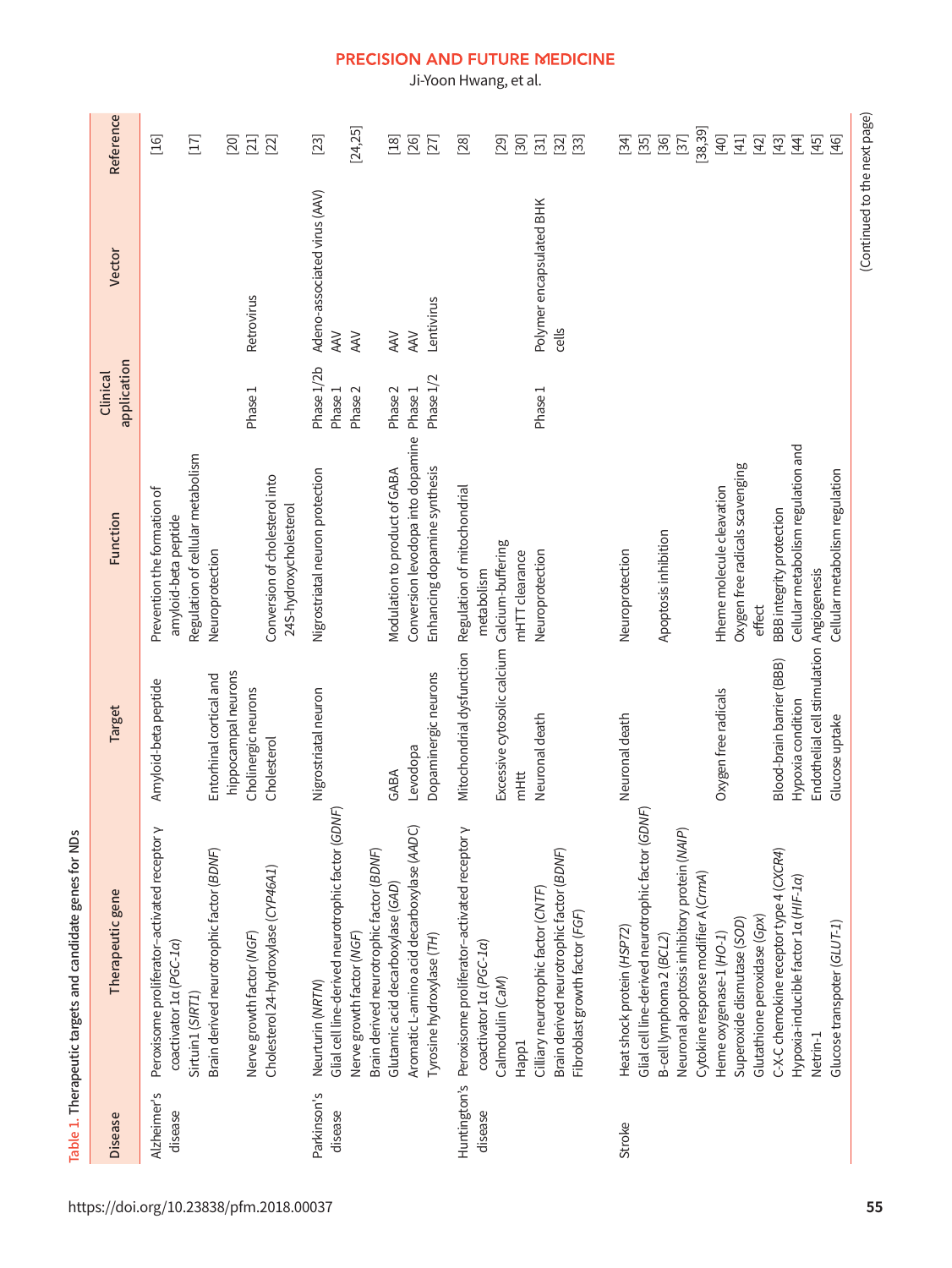# Table 1. Continued

| Spinal cord |                                                                                                |                                             |                                                     |           |                              |                                                |
|-------------|------------------------------------------------------------------------------------------------|---------------------------------------------|-----------------------------------------------------|-----------|------------------------------|------------------------------------------------|
|             | Nerve growth factor (NGF)<br>Decorin (DCN)                                                     | Axonal regrowth failure<br>CSPG suppression | Axonal regrowth                                     |           |                              | $[47]$                                         |
|             | Glial cell line-derived neurotrophic factor (GDNF)<br>Brain-derived neurotrophic factor (BDNF) |                                             |                                                     |           |                              | $[48]$                                         |
|             | Neural cell adhesion molecule (Ncam1)<br>Neurotrophin-3 (NT-3)                                 |                                             |                                                     |           |                              | $[49]$                                         |
|             | Galectin-1 (LGALS1)                                                                            |                                             |                                                     |           |                              | [50]                                           |
|             | Cilliary neurotrophic factor (CNTF)                                                            | Astrocytes                                  | Astrocyte invasion, axonal regrowth                 |           |                              | $\Xi$                                          |
|             | Transforming growth factor a (TGF-a)<br>Tenascin C (TNC)                                       | Secondary injury                            | Permissive ECM formation                            |           |                              | $[52]$<br>$\begin{bmatrix} 53 \end{bmatrix}$   |
|             | Fibronectin 1 (Fn1)                                                                            |                                             |                                                     |           |                              | [2]                                            |
|             | Laminin subunit a 1 (Lama1)                                                                    |                                             |                                                     |           |                              | [55]                                           |
|             | Collagen type 4 a 1 (Col4a1)                                                                   |                                             |                                                     |           |                              |                                                |
|             | Heparan sulfate proteoglycan 2 (Hspg2)                                                         |                                             |                                                     |           |                              | 56]                                            |
|             | Appican                                                                                        |                                             |                                                     |           |                              | [57]                                           |
|             | Leukemia inhibitory factor (Lif)                                                               | Oligodendrocyte death,                      | Remyelination                                       |           |                              | $[58]$                                         |
|             | Myelin basic protein (MBP                                                                      | demyelination                               |                                                     |           |                              | [59]                                           |
|             | Fibroblast growth factor 2 (FGF2)                                                              | Ependymal cells                             | Ependymal cell proliferation and                    |           |                              | $[60]$                                         |
|             | Epidermal growth factor (EGF)                                                                  |                                             | differentiation                                     |           |                              |                                                |
| Amyotrophic | Excitatory amino acid transporter 2 (EAAT2)                                                    | Glutamate                                   | Glutamate clearance                                 | Phase 1   | <b>AAV</b>                   | $\begin{bmatrix} 5 & 1 \\ 1 & 1 \end{bmatrix}$ |
|             | miRNA against superoxide dismutase 1 (SOD1)                                                    | Oxygen free radicals                        | Oxygen free radicals scavenging effect              | Phase 1   | <b>AAV</b>                   | $[62]$                                         |
|             | Hepatocyte growth factor (HGF)                                                                 | Neuronal death                              | Neuroprotection                                     | Phase 1/2 | Plasmid                      | $[63]$                                         |
|             | Brain-derived neurotrophic factor (BDNF)                                                       |                                             |                                                     | Phase 1   | Mesenchymal stem cell (MSC)/ | $\boxed{9}$                                    |
|             | Glial cell line-derived neurotrophic factor (GDNF)                                             |                                             |                                                     |           | BDNF (AAV)                   |                                                |
|             | Vascular endothelial growth factor (VEGF)                                                      |                                             |                                                     | Phase 1/2 | Human neural progenitor cell | $[64]$                                         |
|             | Insulin-like growth factor 1 (IGF1)                                                            |                                             |                                                     |           | (hNPC)/GDNF (lentivirus)     |                                                |
|             | Colony-stimulating factor 3 (CSF3)                                                             |                                             |                                                     |           |                              | $[65]$                                         |
|             | Regulator of calcineurin 1 (Rcan1)                                                             |                                             |                                                     |           |                              | $[66]$                                         |
|             | Astrocyte elevated gene 1 (AEG1)                                                               |                                             |                                                     |           |                              | [67, 68]                                       |
|             | Peroxiredoxin 3 (PRDX3)                                                                        |                                             |                                                     |           |                              | $[69]$                                         |
|             | Nuclear factor (erythroid-derived 2)-like 2                                                    |                                             |                                                     |           |                              |                                                |
|             | (NFE2L2)                                                                                       |                                             |                                                     |           |                              |                                                |
|             | Upframeshift protein 1 (UPF1)                                                                  |                                             | Nonsense-mediated mRNA Nonsense-mediated mRNA decay |           |                              | [70]                                           |
|             |                                                                                                | decay                                       |                                                     |           |                              |                                                |
|             | Adenosine deaminase acting on RNA 2 (ADAR2)                                                    | TDP-43                                      | Pre-mRNA editing                                    |           |                              | $[1]$                                          |

# GABA, y-aminobutyric acid; mHtt, mutant huntingtin; CSPG, chondroitin sulfate proteoglycan; TDP-43, TAR DNA-binding protein 43; mRNA, messenger RNA. GABA, γ-aminobutyric acid; mHtt, mutant huntingtin; CSPG, chondroitin sulfate proteoglycan; TDP-43, TAR DNA-binding protein 43; mRNA, messenger RNA.

# PRECISION AND FUTURE MEDICINE

Stem cell gene therapy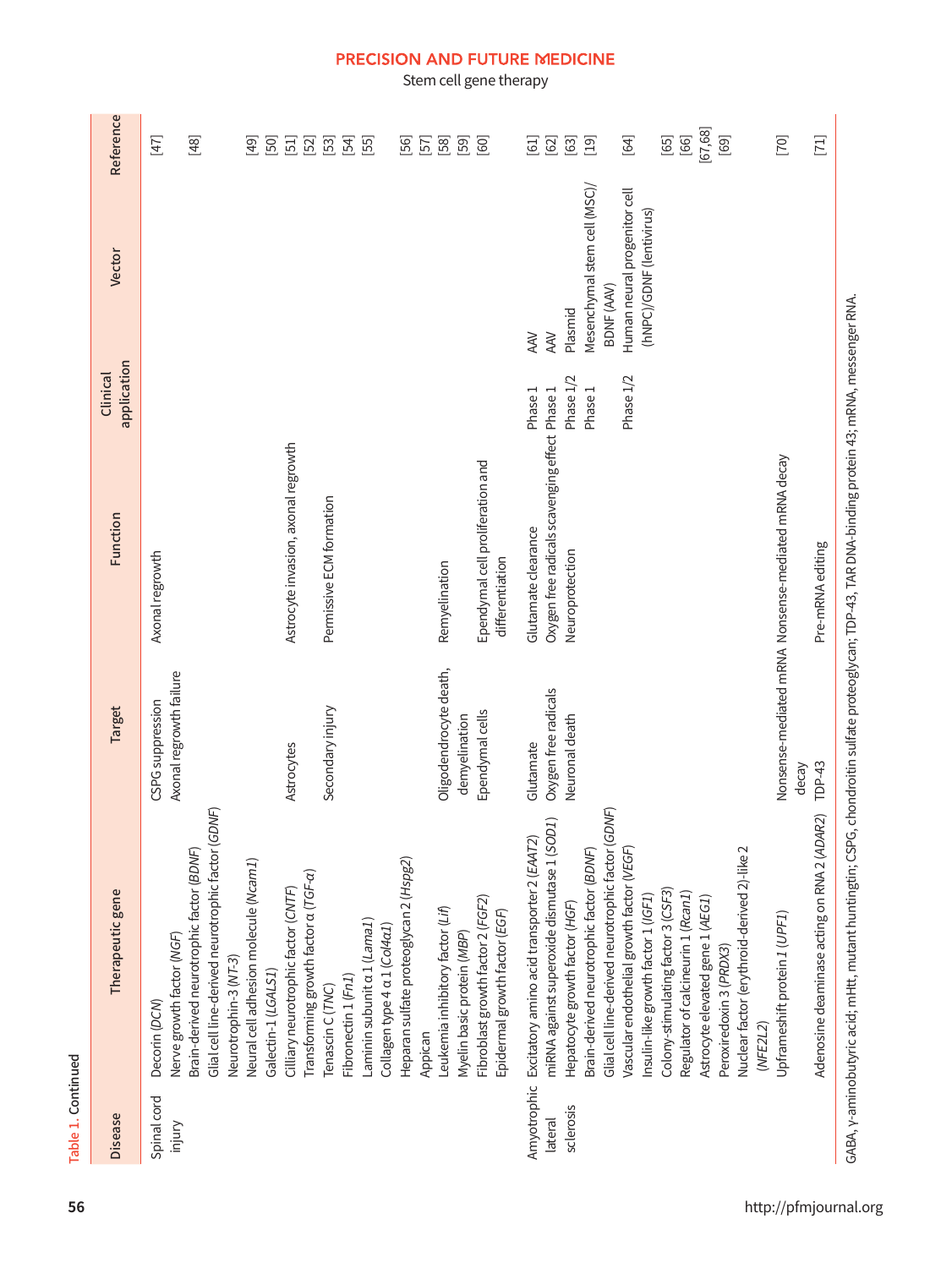Ji-Yoon Hwang, et al.

and aberrant calcium signaling. Calmodulin (CaM) is a regulatory protein that binds calcium and activates many enzymes upon calcium binding. Therefore, supplements of  $PGC$ -1 $\alpha$  and CaM would protect mitochondria and buffer calcium effects, respectively. Happ1 is a recombinant antibody fragment that recognizes the polyP and P-rich domains of mHtt, and delivery of Happ1 could reduce mHtt aggregation. Genes of neurotrophic factors such as BDNF, ciliary neurotrophic factor (CNTF), and fibroblast growth factor (FGF) can enhance neuron survival.

#### Stroke

Stroke can be divided into ischemic and hemorrhagic. Blockage of blood vessels that supply oxygen and nutrients to the brain results in energy depletion and death of neural cells in the affected areas [85,86]. Gene therapy could be useful in treating stroke by stabilizing blood vessels (C-X-C chemokine receptor type 4 [CXCR4]), stimulating regrowth of blood vessels (hypoxia-inducible factor 1 [HIF-1] and netrin-1), or preventing neuronal death (HSP72, GDNF, B-cell lymphoma 2 [BCL2], neuronal apoptosis inhibitory protein [NAIP], and cytokine response modifier A [CrmA]) (Table 1). Although restoration of blood flow to an ischemic brain is essential to prevent irreversible brain injury, reperfusion may result in further damage by increased inflammation and oxidative stress. The production of toxic oxygen radicals by reperfusion might be reduced by the delivery of genes that enzymatically remove oxygen radical species (heme oxygenase-1 [HO-1], superoxide dismutase [SOD], and glutathione peroxidase [Gpx]). Meanwhile, a glucose transporter gene (GLUT-1) would promote glucose uptake of neurons and prevent the energy depletion that induces apoptosis.

#### Spinal cord injury

SCI patients experience sudden loss of sensory, motor, and autonomic functions distal to the level of trauma [87,88]. The primary mechanism of SCI is necrosis of damaged neural tissues [89]; however, secondary mechanisms of SCI including ischemia, inflammation, and delayed apoptosis of neurons follow and worsen the functional losses [90,91]. Because the damaged lesions in SCI contain various exons that connect neurons, sensory organs, and muscles, reconnection could be a regenerative treatment for SCI. To improve axonal regrowth, many therapeutic genes have been tested, such as decorin (DCN), NGF, GDNF, neurotrophin-3 (NT-3), neural cell adhesion molecule (Ncam1), galectin-1, and CNTF (Table 1). In particular, DCN suppresses inhibitory chondroitin sulfate proteoglycan to promote axonal growth of neurons. Some therapeutic genes can target astrocytes or oligodendrocyte to make favorable environments for recovery. Transforming growth factor α (TGF-α) increases astrocyte invasion into damaged neural tissues and promotes axonal growth into lesions. Leukemia inhibitory factor (LIF) and myelin basic protein (MBP) are involved in the remyelination of oligodendrocytes that is important for stabilizing exons. Fibroblast growth factor 2 (FGF2) and epidermal growth factor (EGF) induce proliferation and differentiation of ependymal cells. Moreover, there are therapeutic genes that intend to reduce secondary injuries (i.e., fibronectin 1 [Fn1], laminin subunit α 1 [Lama1], collagen type 4  $\alpha$  1 [Col4 $\alpha$ 1], heparan sulfate proteoglycan 2 [Hspg2], and appican). Using these therapeutic genes is expected to enhance axonal regrowth, neuroprotection, remyelination, and modulating microenvironments in SCI [92,93].

#### Amyotrophic lateral sclerosis

ALS is a ND that causes relentlessly progressive weakness of the arms, legs, and respiratory muscles [94,95]. Although there are no clear causes of ALS, 3% of patients have a familial form (FALS) that is phenotypically identical to the sporadic illness. FALS is caused by a mutation in SOD1 that makes excessive toxic oxygen radicals [19]; in addition, there are significant increases in the plasma levels of glutamate in ALS patients [96]. Based on the genotypes and phenotypes, gene therapy for ALS uses microRNA against SOD1 to induce degradation of SOD1 mRNA and a glutamate transporter gene (excitatory amino acid transporter 2 [EAAT2]) that clears excessive glutamates in microenvironments. The potential gene therapy for ALS may involve alteration in the mRNA processing (upframeshift protein 1 [UPF1] and adenosine deaminase acting on RNA 2 [ADAR2]) and inhibition of neuronal cell death (hepatocyte growth factor [HGF], BDNF, GDNF, vascular endothelial growth factor [VEGF], IFG1, colony-stimulating factor 3 [CSF3], regulator of calcineurin 1 [Rcan1], astrocyte elevated gene 1 [AEG-1], peroxiredoxin 3 [PRDX3], and nuclear factor [erythroid-derived 2]-like 2 [NFE2L2]). Especially, there are the clinical trials for ALS which apply stem cells expressing BDNF or GDNF [97].

### **GENE DELIVERY TECHNIQUES FOR STEM CELL GENE THERAPY**

There are two major therapeutic gene-delivery methods in gene therapy. In vivo delivery entails directly injecting thera-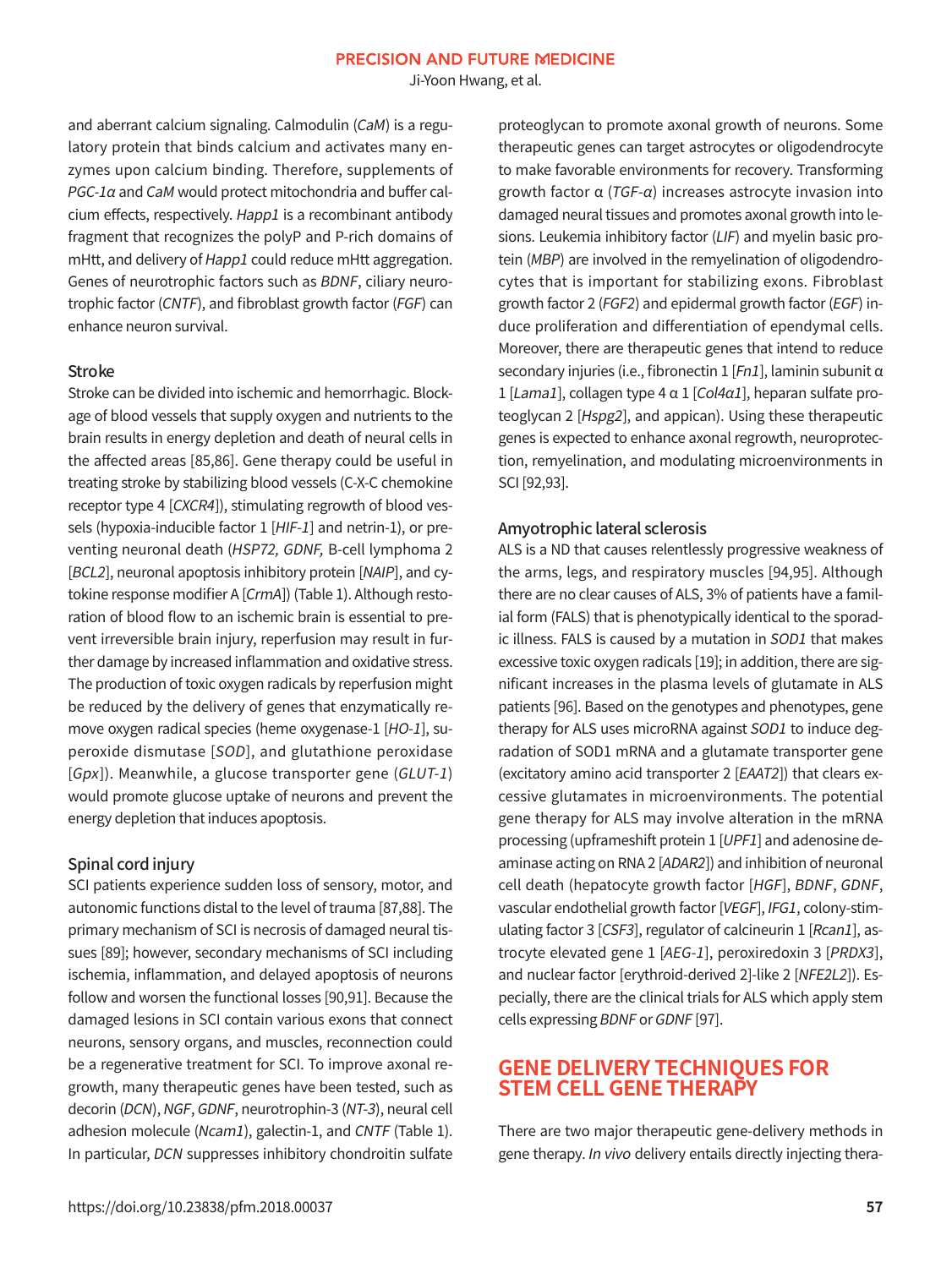Stem cell gene therapy



Fig. 1. Gene delivery methods for stem cell gene therapy.

| Table 2. Advantages and disadvantages of viral therapeutic gene delivery methods |  |  |  |
|----------------------------------------------------------------------------------|--|--|--|
|----------------------------------------------------------------------------------|--|--|--|

| Vector                 | Advantage                                                     | <b>Disadvantage</b>                               |
|------------------------|---------------------------------------------------------------|---------------------------------------------------|
| Adenovirus             | High transduction efficiency                                  | Strong immunogenicity                             |
|                        | Transduction is possible into dividing and non-dividing cells | Transient expression of inserted gene             |
|                        | Easy to produce                                               |                                                   |
| Retrovirus             | Permanent stable expression of inserted gene                  | Low transduction efficiency                       |
|                        | Low immunogenicity                                            | Transduction is possible into dividing cells only |
|                        | Abundant experiences in clinical trials                       | Possible insertional mutagenesis                  |
| Lentivirus             | Permanent stable expression of inserted gene                  | Limited size of inserted gene (up to 8 kb)        |
|                        | Transduction is possible into dividing and non-dividing cells |                                                   |
|                        | Transduction is possible into various types of cells          |                                                   |
|                        | Low immunogenicity                                            |                                                   |
| Adeno-associated virus | Permanent stable expression of inserted gene                  | Limited size of inserted gene (up to 4.5 kb)      |
|                        | High transduction efficiency                                  | Difficulties in production                        |
|                        | Transduction is possible into various types of cells          |                                                   |
|                        | Low immunogenicity                                            |                                                   |
| Herpes virus           | High transduction efficiency into neuron                      | Transient expression of inserted gene             |
|                        | Little limitation in the size of inserted gene (up to 152 kb) | Difficulties in production                        |
|                        | Carrying multiple genes                                       |                                                   |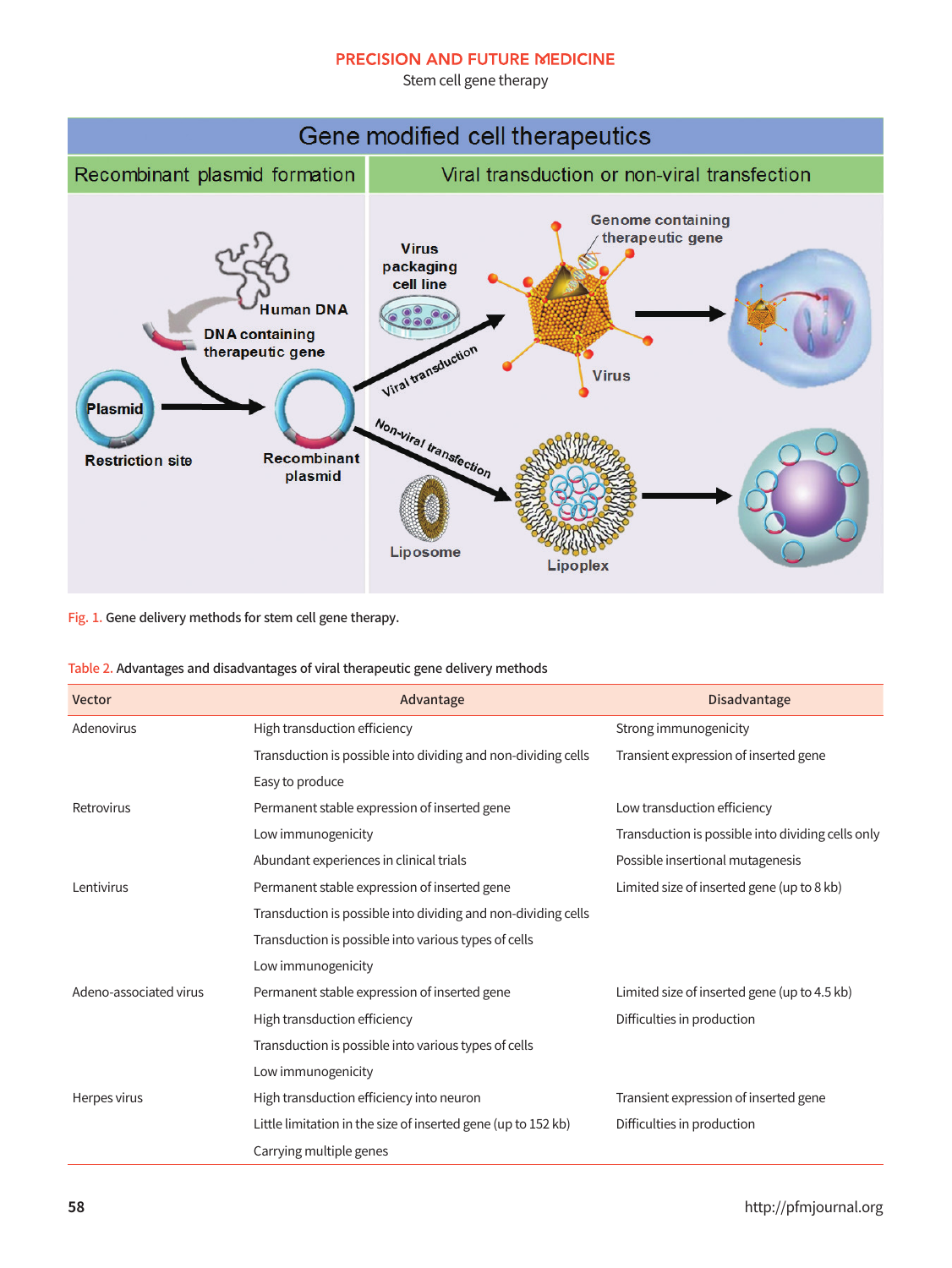Ji-Yoon Hwang, et al.

| <b>Vector</b>     | Advantage                                                   | <b>Disadvantage</b>                           |
|-------------------|-------------------------------------------------------------|-----------------------------------------------|
| Naked DNA/Plasmid | Simple and cost-effective process of production and storage | Transient expression of gene                  |
|                   | Low immunogenicity                                          | Low transfection efficiency                   |
|                   | High safety                                                 |                                               |
| Liposome          | Higher transfection efficiency                              | Transient expression of gene                  |
|                   | Simple process of production and storage                    | Rare experiences in clinical trials           |
|                   | Low immunogenicity                                          |                                               |
|                   | High safety                                                 |                                               |
| Electroporation   | Higher transfection efficiency                              | Low cellular viability after electrical shock |
|                   | Protein delivery is also possible                           | Damage of cells or tissues                    |
| Gene gun          | Good efficiency of ex vivo gene transfer                    | Limited applications                          |
|                   | High safety                                                 |                                               |

| Table 3. Advantages and disadvantages of non-viral therapeutic gene delivery methods |  |  |
|--------------------------------------------------------------------------------------|--|--|
|--------------------------------------------------------------------------------------|--|--|

peutic genes into the body using viral or nonviral vehicles [98]. Ex vivo delivery loads cells with therapeutic genes, and then the cells that express the genes are injected into the body [99]. For stem cell gene therapy, therapeutic genes are transferred to stem cells ex vivo, and this results in transient or permanent expression of therapeutic genes within stem cells according to gene transfer methods (Fig. 1).

Gene transfer methods use viral or non-viral vectors that all have their own advantages and disadvantages (Tables 2, 3). In clinical trials, viral delivery methods have been utilized including adenovirus (AV), retrovirus (RV), lentivirus (LV), AAV, and herpes virus (HV) [100,101]. Viral delivery methods usually show high efficiency of therapeutic genes' transduction and expression, although these can be affected by the genes' sizes and vectors. AV is technically easy to produce and can carry relatively large genes, and it infects both dividing and nondividing cells. However, it has relatively high immunogenicity and the expression of therapeutic genes is essentially transient. However, RV has merits in the long-term stable expression of therapeutic genes if the genes integrate into the host genome; RV infects only dividing cells. The challenge is that integration of therapeutic genes into the host genome carries the risk of insertional mutagenesis. Due to the advantages of RV, it is the most used viral vector in clinical trials of gene therapy.

LV is a viral vector modified from human immunodeficiency virus (HIV) to have no disease-inducing activities and low immunogenicity. LV infects nondividing and dividing cells and delivers therapeutic genes to broader types of cells than RV. As with RV, LV shows long-term stable expression of therapeutic genes based on the genes' integration into the host genome, and it can possibly result in insertional mutagenesis.

AAV infects both dividing and nondividing cells and has low immunogenicity. Long-time expression of inserted genes can be achieved with AAV. Although insertional mutagenesis is possible, site-specific integration of therapeutic genes into the host genome by AAV reduces the possibility dramatically. Limitation in the sizes of therapeutic genes and technical difficulties in the production are weak points of AAV.

HV can efficiently infect nondividing neurons in the CNS and carry multiple therapeutic genes at the same time. However, production of HV is relatively complex, and only transient expression of therapeutic genes is possible by HV. In many cases, viral delivery methods have safety concerns due to the permanent insertion of therapeutic genes into the host genome, which might provoke unwanted genetic mutations and tumorigenicity [102]. This risk is more important in stem cell gene therapy given that stem cells have been reported as possible sources of cancer development.

Nonviral delivery refers to plasmid-based delivery of therapeutic genes using chemical or physical stimulation [103]. The basic material of non-viral delivery is naked plasmid DNA (pDNA) containing therapeutic genes. The simplest application method is direct administration of naked pDNA without any chemical or physical assistances [104]. Various types of injection routes have been explored for naked pDNA including intravascular/intramuscular injection and inhalation [105]. However, the most disadvantage of it is low transfection efficiency. To improve the efficiency, mechanical or physical methods (i.e., electroporation and gene gun) have been applied to naked pDNA. Electroporation is brief electric pulses which induce the formation of transient pores in the mem-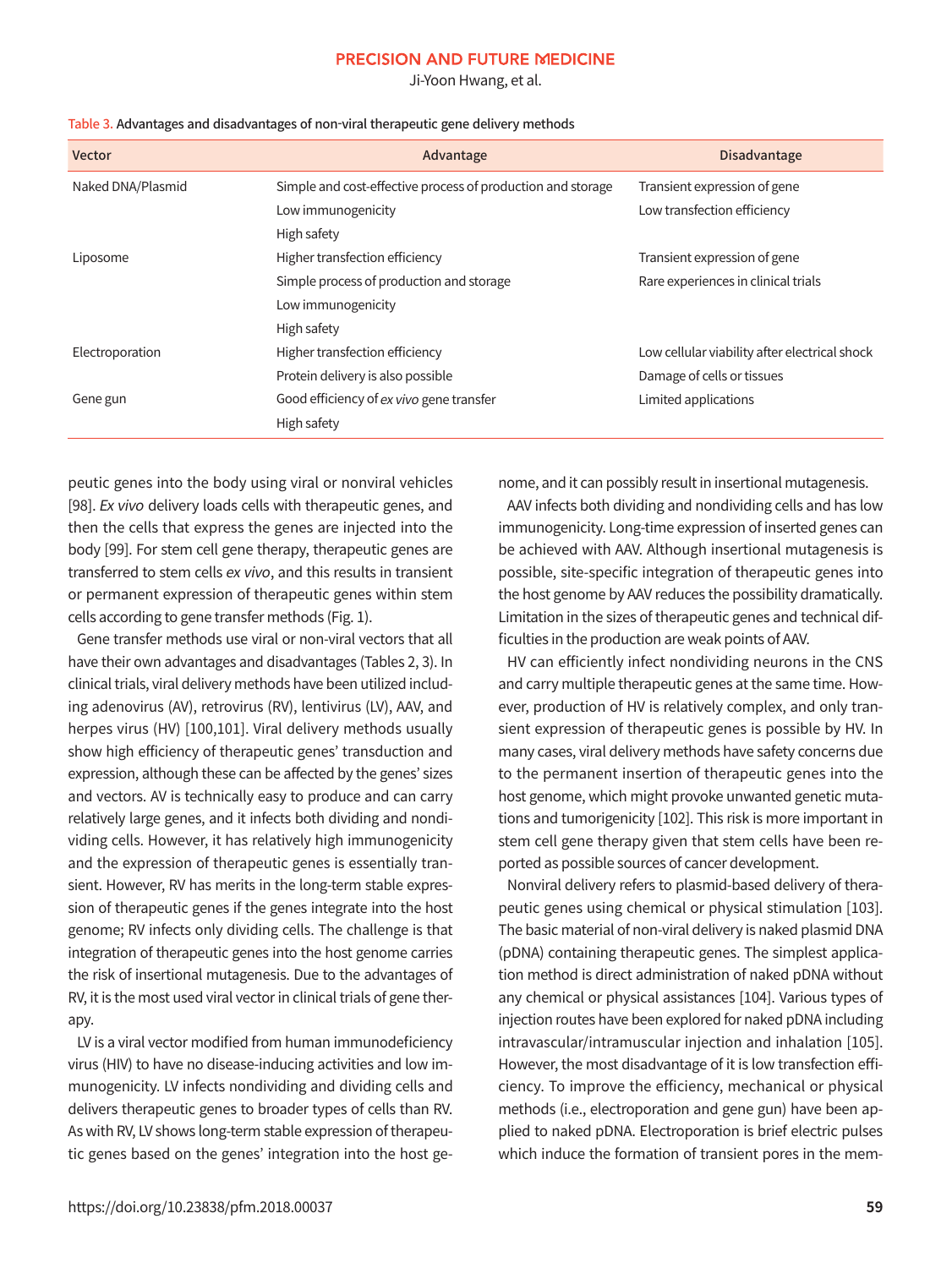Stem cell gene therapy

brane of target cells [106]. Such pores have little impact on the survival of cells but make functional ways through which pDNA can cross hydrophobic lipid bilayer [107]. The transfection efficiency of electroporation is reported as about 100- to 1,000-fold higher than that of direct administration of naked pDNA alone [108].

Gene gun is another physical approach to enhance the delivery of pDNA. Gene gun uses particle bombardment to shoot DNA-coated microscopic pellets through the cell membrane [107]. Recently a significant improvement in tissue penetration had been achieved using a newly designed gene gun, which allows longer gene expression of pDNA in subcutaneous tissues, such as muscle or tumor [109]. Liposome is a vesicular structure that is formed by the interaction and accumulation of lipids, in which pDNA is included [110]. Liposome is not a rigid formation but fluid entity that is versatile supramolecular assemblies. Based on its dynamic properties, it can fuse with the cell membrane to release pDNA into the cytoplasm. Moreover, liposome is relatively easy to manipulate, which make liposome used widely for the delivery of genes as well as drugs [111].

Compared with the viral methods, plasmid production is simpler, and there is little limitation of the size of the inserted gene. However, the efficiency of gene transfection and expression are lower than with the viral methods. Advantages and disadvantages of each nonviral method are summarized in Table 3.

## **CONCLUSION**

Stem cell therapies have their own limitations in that stem cells by themselves cannot reverse the processes or correct the causes of NDs even though they regenerate damaged neural tissues. In contrast, gene therapy can correct genetic defects or express beneficial therapeutic genes that modify specific disease processes. Whereas many candidate therapeutic genes for NDs have been identified, their clinical uses as gene therapies are limited due to ineffective delivery and safety concerns. Combining stem cells and therapeutic genes might solve those issues in the gene therapy. Moreover, stem cells could regenerate neural tissue that cannot be repaired spontaneously. Although the methods of delivering therapeutic genes into stem cells is another technical issue, stem cell gene therapy might provide novel options for treating NDs that have more potent effects.

# **CONFLICTS OF INTEREST**

No potential conflict of interest relevant to this article was reported.

# **ACKNOWLEDGMENTS**

This research was supported by grants from Ministry of Food and Drug Safety in 2018 (18172MFDS182) and National Research Foundation (NRF-2016R1A5A2945889).

# **REFERENCES**

- 1. Palop JJ, Chin J, Mucke L. A network dysfunction perspective on neurodegenerative diseases. Nature 2006; 443:768-73.
- 2. Fawcett JW. Astrocytic and neuronal factors affecting axon regeneration in the damaged central nervous system. Cell Tissue Res 1997;290:371-7.
- 3. Gao HM, Hong JS. Why neurodegenerative diseases are progressive: uncontrolled inflammation drives disease progression. Trends Immunol 2008;29:357-65.
- 4. Yoon DS, Choi Y, Jang Y, Lee M, Choi WJ, Kim SH, et al. SIRT1 directly regulates SOX2 to maintain self-renewal and multipotency in bone marrow-derived mesenchymal stem cells. Stem Cells 2014;32:3219-31.
- 5. Oron A, Oron U. Low-level laser therapy to the bone marrow ameliorates neurodegenerative disease progression in a mouse model of Alzheimer's disease: a minireview. Photomed Laser Surg 2016;34:627-30.
- 6. Zigmond MJ. Do compensatory processes underlie the preclinical phase of neurodegenerative disease? Insights from an animal model of parkinsonism. Neurobiol Dis 1997;4:247-53.
- 7. Joyce N, Annett G, Wirthlin L, Olson S, Bauer G, Nolta JA. Mesenchymal stem cells for the treatment of neurodegenerative disease. Regen Med 2010;5:933-46.
- 8. Trounson A, Thakar RG, Lomax G, Gibbons D. Clinical trials for stem cell therapies. BMC Med 2011;9:52.
- 9. Wurmser AE, Palmer TD, Gage FH. Neuroscience. Cellular interactions in the stem cell niche. Science 2004;304: 1253-5.
- 10. St George JA. Gene therapy progress and prospects: adenoviral vectors. Gene Ther 2003;10:1135-41.
- 11. Brunetti-Pierri N, Ng P. Progress and prospects: gene therapy for genetic diseases with helper-dependent adenoviral vectors. Gene Ther 2008;15:553-60.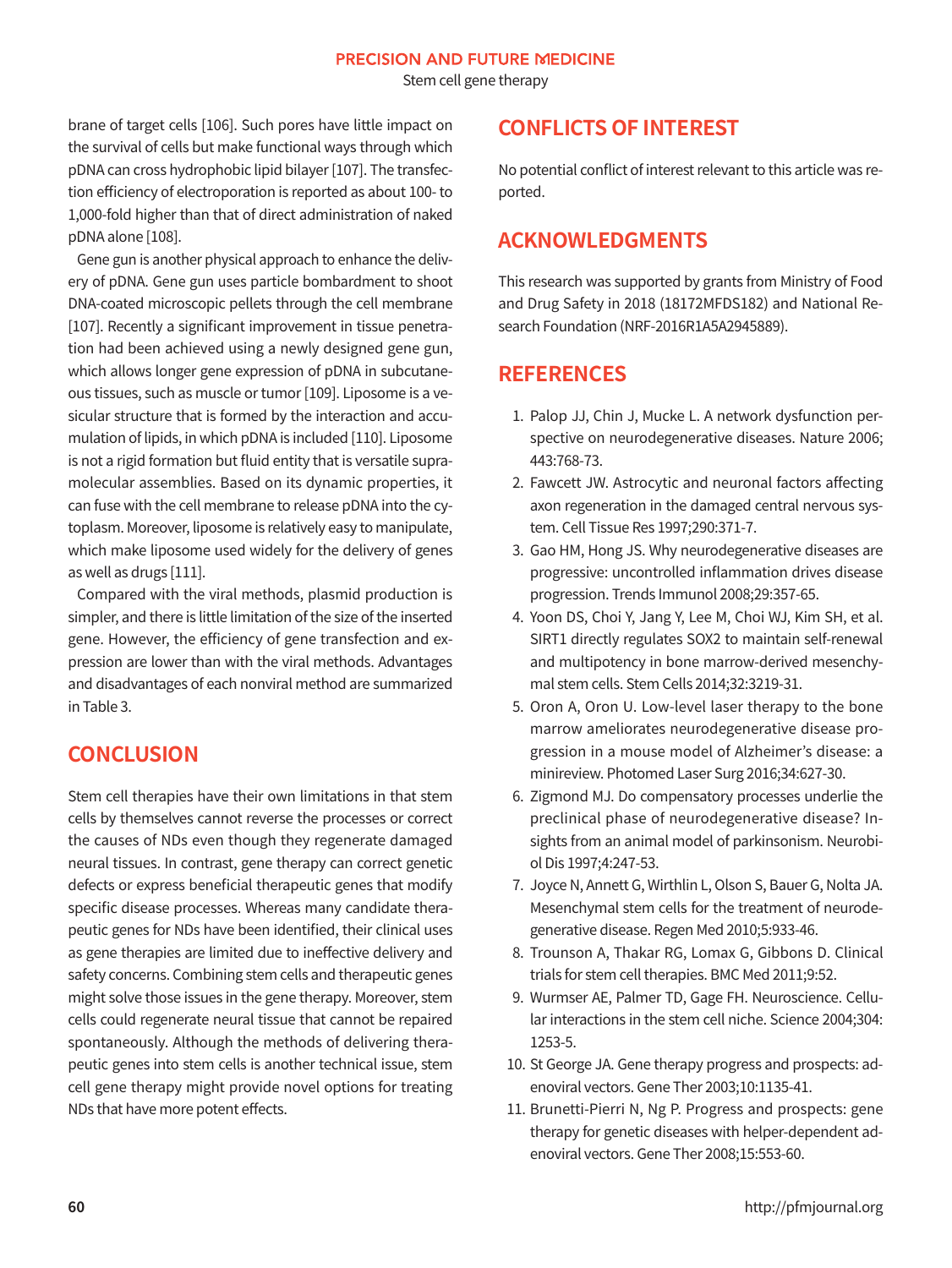Ji-Yoon Hwang, et al.

- 12. Dachs GU, Dougherty GJ, Stratford IJ, Chaplin DJ. Targeting gene therapy to cancer: a review. Oncol Res 1997; 9:313-25.
- 13. Biffi A, Montini E, Lorioli L, Cesani M, Fumagalli F, Plati T, et al. Lentiviral hematopoietic stem cell gene therapy benefits metachromatic leukodystrophy. Science 2013; 341:1233158.
- 14. Popovich PG, Wei P, Stokes BT. Cellular inflammatory response after spinal cord injury in Sprague-Dawley and Lewis rats. J Comp Neurol 1997;377:443-64.
- 15. O'Connor DM, Boulis NM. Gene therapy for neurodegenerative diseases. Trends Mol Med 2015;21:504-12.
- 16. Qin W, Haroutunian V, Katsel P, Cardozo CP, Ho L, Buxbaum JD, et al. PGC-1alpha expression decreases in the Alzheimer disease brain as a function of dementia. Arch Neurol 2009;66:352-61.
- 17. Qin W, Yang T, Ho L, Zhao Z, Wang J, Chen L, et al. Neuronal SIRT1 activation as a novel mechanism underlying the prevention of Alzheimer disease amyloid neuropathology by calorie restriction. J Biol Chem 2006;281:21745-54.
- 18. Kaplitt MG, Feigin A, Tang C, Fitzsimons HL, Mattis P, Lawlor PA, et al. Safety and tolerability of gene therapy with an adeno-associated virus (AAV) borne GAD gene for Parkinson's disease: an open label, phase I trial. Lancet 2007;369:2097-105.
- 19. Williams KL, McCann EP, Fifita JA, Zhang K, Duncan EL, Leo PJ, et al. Novel TBK1 truncating mutation in a familial amyotrophic lateral sclerosis patient of Chinese origin. Neurobiol Aging 2015;36:3334.e1-e5.
- 20. Blurton-Jones M, Kitazawa M, Martinez-Coria H, Castello NA, Muller FJ, Loring JF, et al. Neural stem cells improve cognition via BDNF in a transgenic model of Alzheimer disease. Proc Natl Acad Sci U S A 2009;106:13594-9.
- 21. Cuello AC, Bruno MA, Allard S, Leon W, Iulita MF. Cholinergic involvement in Alzheimer's disease. A link with NGF maturation and degradation. J Mol Neurosci 2010; 40:230-5.
- 22. Djelti F, Braudeau J, Hudry E, Dhenain M, Varin J, Bieche I, et al. CYP46A1 inhibition, brain cholesterol accumulation and neurodegeneration pave the way for Alzheimer's disease. Brain 2015;138(Pt 8):2383-98.
- 23. Rosenblad C, Kirik D, Devaux B, Moffat B, Phillips HS, Bjorklund A. Protection and regeneration of nigral dopaminergic neurons by neurturin or GDNF in a partial lesion model of Parkinson's disease after administration into the striatum or the lateral ventricle. Eur J Neurosci 1999;11:1554-66.
- 24. Mogi M, Togari A, Kondo T, Mizuno Y, Komure O, Kuno S, et al. Brain-derived growth factor and nerve growth factor concentrations are decreased in the substantia nigra in Parkinson's disease. Neurosci Lett 1999;270:45-8.
- 25. Lorigados Pedre L, Pavon Fuentes N, Alvarez Gonzalez L, McRae A, Serrano Sanchez T, Blanco Lescano L, et al. Nerve growth factor levels in Parkinson disease and experimental parkinsonian rats. Brain Res 2002;952:122-7.
- 26. Christine CW, Starr PA, Larson PS, Eberling JL, Jagust WJ, Hawkins RA, et al. Safety and tolerability of putaminal AADC gene therapy for Parkinson disease. Neurology 2009;73:1662-9.
- 27. Palfi S, Gurruchaga JM, Ralph GS, Lepetit H, Lavisse S, Buttery PC, et al. Long-term safety and tolerability of ProSavin, a lentiviral vector-based gene therapy for Parkinson's disease: a dose escalation, open-label, phase 1/2 trial. Lancet 2014;383:1138-46.
- 28. Chaturvedi RK, Calingasan NY, Yang L, Hennessey T, Johri A, Beal MF. Impairment of PGC-1alpha expression, neuropathology and hepatic steatosis in a transgenic mouse model of Huntington's disease following chronic energy deprivation. Hum Mol Genet 2010;19:3190-205.
- 29. Bao J, Sharp AH, Wagster MV, Becher M, Schilling G, Ross CA, et al. Expansion of polyglutamine repeat in huntingtin leads to abnormal protein interactions involving calmodulin. Proc Natl Acad Sci U S A 1996;93:5037-42.
- 30. Southwell AL, Ko J, Patterson PH. Intrabody gene therapy ameliorates motor, cognitive, and neuropathological symptoms in multiple mouse models of Huntington's disease. J Neurosci 2009;29:13589-602.
- 31. de Almeida LP, Zala D, Aebischer P, Deglon N. Neuroprotective effect of a CNTF-expressing lentiviral vector in the quinolinic acid rat model of Huntington's disease. Neurobiol Dis 2001;8:433-46.
- 32. Bemelmans AP, Horellou P, Pradier L, Brunet I, Colin P, Mallet J. Brain-derived neurotrophic factor-mediated protection of striatal neurons in an excitotoxic rat model of Huntington's disease, as demonstrated by adenoviral gene transfer. Hum Gene Ther 1999;10:2987-97.
- 33. Haque NS, Isacson O. Neurotrophic factors NGF and FGF-2 alter levels of huntingtin (IT15) in striatal neuronal cell cultures. Cell Transplant 2000;9:623-7.
- 34. Yenari MA, Fink SL, Sun GH, Chang LK, Patel MK, Kunis DM, et al. Gene therapy with HSP72 is neuroprotective in rat models of stroke and epilepsy. Ann Neurol 1998;44:584-91.
- 35. Kobayashi T, Ahlenius H, Thored P, Kobayashi R, Kokaia Z, Lindvall O. Intracerebral infusion of glial cell line-de-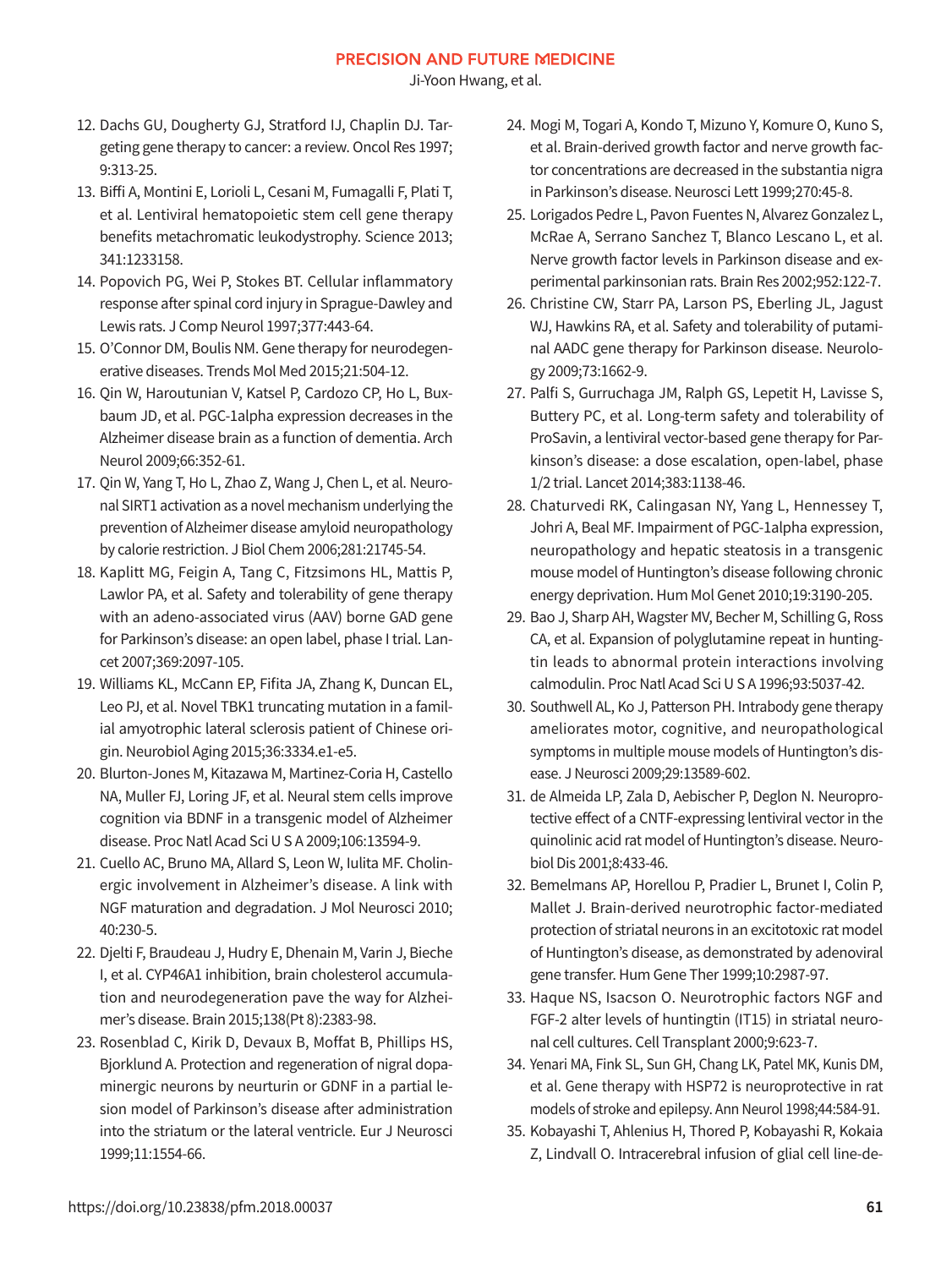Stem cell gene therapy

rived neurotrophic factor promotes striatal neurogenesis after stroke in adult rats. Stroke 2006;37:2361-7.

- 36. Zhao H, Yenari MA, Cheng D, Sapolsky RM, Steinberg GK. Bcl-2 overexpression protects against neuron loss within the ischemic margin following experimental stroke and inhibits cytochrome c translocation and caspase-3 activity. J Neurochem 2003;85:1026-36.
- 37. Xu DG, Crocker SJ, Doucet JP, St-Jean M, Tamai K, Hakim AM, et al. Elevation of neuronal expression of NAIP reduces ischemic damage in the rat hippocampus. Nat Med 1997;3:997-1004.
- 38. Ekert PG, Silke J, Vaux DL. Caspase inhibitors. Cell Death Differ 1999;6:1081-6.
- 39. Dammann O, Leviton A. Brain damage in preterm newborns: biological response modification as a strategy to reduce disabilities. J Pediatr 2000;136:433-8.
- 40. Nimura T, Weinstein PR, Massa SM, Panter S, Sharp FR. Heme oxygenase-1 (HO-1) protein induction in rat brain following focal ischemia. Brain Res Mol Brain Res 1996; 37:201-8.
- 41. Spranger M, Krempien S, Schwab S, Donneberg S, Hacke W. Superoxide dismutase activity in serum of patients with acute cerebral ischemic injury. Correlation with clinical course and infarct size. Stroke 1997;28:2425-8.
- 42. Hoehn B, Yenari MA, Sapolsky RM, Steinberg GK. Glutathione peroxidase overexpression inhibits cytochrome C release and proapoptotic mediators to protect neurons from experimental stroke. Stroke 2003;34:2489-94.
- 43. Huang J, Li Y, Tang Y, Tang G, Yang GY, Wang Y. CXCR4 antagonist AMD3100 protects blood-brain barrier integrity and reduces inflammatory response after focal ischemia in mice. Stroke 2013;44:190-7.
- 44. Cunningham LA, Candelario K, Li L. Roles for HIF-1alpha in neural stem cell function and the regenerative response to stroke. Behav Brain Res 2012;227:410-7.
- 45. Lu H, Wang Y, He X, Yuan F, Lin X, Xie B, et al. Netrin-1 hyperexpression in mouse brain promotes angiogenesis and long-term neurological recovery after transient focal ischemia. Stroke 2012;43:838-43.
- 46. Lawrence MS, Sun GH, Kunis DM, Saydam TC, Dash R, Ho DY, et al. Overexpression of the glucose transporter gene with a herpes simplex viral vector protects striatal neurons against stroke. J Cereb Blood Flow Metab 1996; 16:181-5.
- 47. Davies JE, Tang X, Denning JW, Archibald SJ, Davies SJ. Decorin suppresses neurocan, brevican, phosphacan and NG2 expression and promotes axon growth across adult

rat spinal cord injuries. Eur J Neurosci 2004;19:1226-42.

- 48. Tokumine J, Kakinohana O, Cizkova D, Smith DW, Marsala M. Changes in spinal GDNF, BDNF, and NT-3 expression after transient spinal cord ischemia in the rat. J Neurosci Res 2003;74:552-61.
- 49. Papastefanaki F, Chen J, Lavdas AA, Thomaidou D, Schachner M, Matsas R. Grafts of Schwann cells engineered to express PSA-NCAM promote functional recovery after spinal cord injury. Brain 2007;130(Pt 8):2159-74.
- 50. Yamane J, Nakamura M, Iwanami A, Sakaguchi M, Katoh H, Yamada M, et al. Transplantation of galectin-1-expressing human neural stem cells into the injured spinal cord of adult common marmosets. J Neurosci Res 2010;88:1394- 405.
- 51. Albrecht PJ, Dahl JP, Stoltzfus OK, Levenson R, Levison SW. Ciliary neurotrophic factor activates spinal cord astrocytes, stimulating their production and release of fibroblast growth factor-2, to increase motor neuron survival. Exp Neurol 2002;173:46-62.
- 52. White RE, Yin FQ, Jakeman LB. TGF-alpha increases astrocyte invasion and promotes axonal growth into the lesion following spinal cord injury in mice. Exp Neurol 2008;214:10-24.
- 53. Chen J, Joon Lee H, Jakovcevski I, Shah R, Bhagat N, Loers G, et al. The extracellular matrix glycoprotein tenascin-C is beneficial for spinal cord regeneration. Mol Ther 2010;18:1769-77.
- 54. King VR, Alovskaya A, Wei DY, Brown RA, Priestley JV. The use of injectable forms of fibrin and fibronectin to support axonal ingrowth after spinal cord injury. Biomaterials 2010;31:4447-56.
- 55. Cheng H, Huang YC, Chang PT, Huang YY. Laminin-incorporated nerve conduits made by plasma treatment for repairing spinal cord injury. Biochem Biophys Res Commun 2007;357:938-44.
- 56. Lander AD, Fujii DK, Gospodarowicz D, Reichardt LF. Characterization of a factor that promotes neurite outgrowth: evidence linking activity to a heparan sulfate proteoglycan. J Cell Biol 1982;94:574-85.
- 57. Wu A, Pangalos MN, Efthimiopoulos S, Shioi J, Robakis NK. Appican expression induces morphological changes in C6 glioma cells and promotes adhesion of neural cells to the extracellular matrix. J Neurosci 1997;17:4987-93.
- 58. Kerr BJ, Patterson PH. Leukemia inhibitory factor promotes oligodendrocyte survival after spinal cord injury. Glia 2005;51:73-9.
- 59. Jones TB, Ankeny DP, Guan Z, McGaughy V, Fisher LC,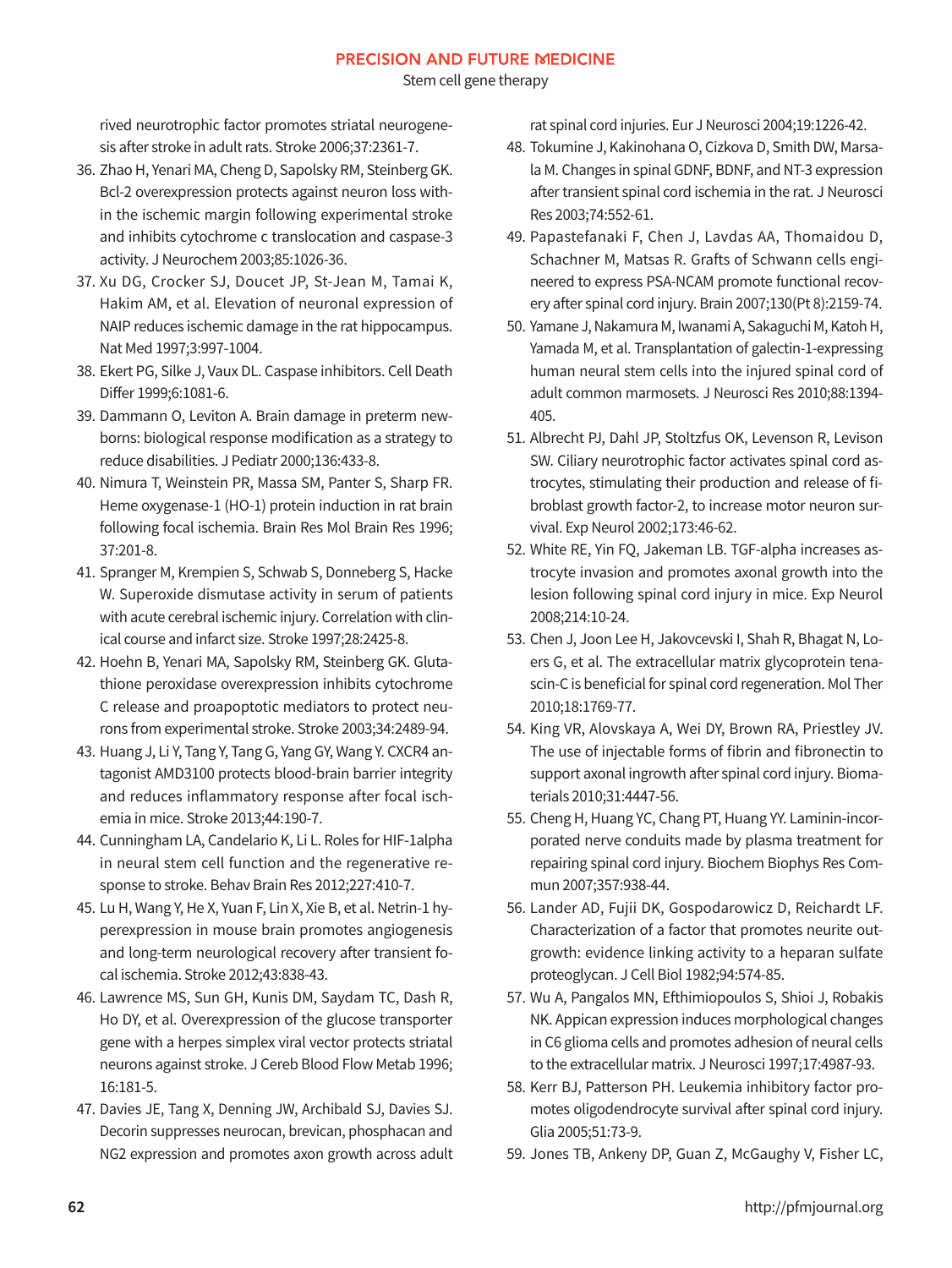Ji-Yoon Hwang, et al.

Basso DM, et al. Passive or active immunization with myelin basic protein impairs neurological function and exacerbates neuropathology after spinal cord injury in rats. J Neurosci 2004;24:3752-61.

- 60. Jimenez Hamann MC, Tator CH, Shoichet MS. Injectable intrathecal delivery system for localized administration of EGF and FGF-2 to the injured rat spinal cord. Exp Neurol 2005;194:106-19.
- 61. Meyer T, Fromm A, Munch C, Schwalenstocker B, Fray AE, Ince PG, et al. The RNA of the glutamate transporter EAAT2 is variably spliced in amyotrophic lateral sclerosis and normal individuals. J Neurol Sci 1999;170:45-50.
- 62. Ripps ME, Huntley GW, Hof PR, Morrison JH, Gordon JW. Transgenic mice expressing an altered murine superoxide dismutase gene provide an animal model of amyotrophic lateral sclerosis. Proc Natl Acad Sci U S A 1995; 92:689-93.
- 63. Kato S, Funakoshi H, Nakamura T, Kato M, Nakano I, Hirano A, et al. Expression of hepatocyte growth factor and c-Met in the anterior horn cells of the spinal cord in the patients with amyotrophic lateral sclerosis (ALS): immunohistochemical studies on sporadic ALS and familial ALS with superoxide dismutase 1 gene mutation. Acta Neuropathol 2003;106:112-20.
- 64. Akiyama H, Nishimura T, Kondo H, Ikeda K, Hayashi Y, McGeer PL. Expression of the receptor for macrophage colony stimulating factor by brain microglia and its upregulation in brains of patients with Alzheimer's disease and amyotrophic lateral sclerosis. Brain Res 1994;639: 171-4.
- 65. Ferri A, Nencini M, Battistini S, Giannini F, Siciliano G, Casali C, et al. Activity of protein phosphatase calcineurin is decreased in sporadic and familial amyotrophic lateral sclerosispatients. J Neurochem 2004;90: 1237-42.
- 66. Yin X, Ren M, Jiang H, Cui S, Wang S, Jiang H, et al. Downregulated AEG-1 together with inhibited PI3K/Akt pathway is associated with reduced viability of motor neurons in an ALS model. Mol Cell Neurosci 2015;68: 303-13.
- 67. Rabilloud T, Heller M, Rigobello MP, Bindoli A, Aebersold R, Lunardi J. The mitochondrial antioxidant defence system and its response to oxidative stress. Proteomics 2001;1:1105-10.
- 68. Nanou A, Higginbottom A, Valori CF, Wyles M, Ning K, Shaw P, et al. Viral delivery of antioxidant genes as a therapeutic strategy in experimental models of amyo-

trophic lateral sclerosis. Mol Ther 2013;21:1486-96.

- 69. Vargas MR, Johnson DA, Sirkis DW, Messing A, Johnson JA. Nrf2 activation in astrocytes protects against neurodegeneration in mouse models of familial amyotrophic lateral sclerosis. J Neurosci 2008;28:13574-81.
- 70. Jackson KL, Dayton RD, Orchard EA, Ju S, Ringe D, Petsko GA, et al. Preservation of forelimb function by UPF1 gene therapy in a rat model of TDP-43-induced motor paralysis. Gene Ther 2015;22:20-8.
- 71. Yamashita T, Chai HL, Teramoto S, Tsuji S, Shimazaki K, Muramatsu S, et al. Rescue of amyotrophic lateral sclerosis phenotype in a mouse model by intravenous AAV9- ADAR2 delivery to motor neurons. EMBO Mol Med 2013; 5:1710-9.
- 72. Hardy J, Selkoe DJ. The amyloid hypothesis of Alzheimer's disease: progress and problems on the road to therapeutics. Science 2002;297:353-6.
- 73. Whitehouse PJ, Price DL, Struble RG, Clark AW, Coyle JT, Delon MR. Alzheimer's disease and senile dementia: loss of neurons in the basal forebrain. Science 1982;215: 1237-9.
- 74. Fonnum F. A rapid radiochemical method for the determination of choline acetyltransferase. J Neurochem 1975; 24:407-9.
- 75. Lehericy S, Hirsch EC, Cervera-Pierot P, Hersh LB, Bakchine S, Piette F, et al. Heterogeneity and selectivity of the degeneration of cholinergic neurons in the basal forebrain of patients with Alzheimer's disease. J Comp Neurol 1993;330:15-31.
- 76. Tuszynski MH, Blesch A. Nerve growth factor: from animal models of cholinergic neuronal degeneration to gene therapy in Alzheimer's disease. Prog Brain Res 2004;146:441-9.
- 77. Horellou P, Vigne E, Castel MN, Barneoud P, Colin P, Perricaudet M, et al. Direct intracerebral gene transfer of an adenoviral vector expressing tyrosine hydroxylase in a rat model of Parkinson's disease. Neuroreport 1994;6:49- 53.
- 78. Haavik J, Toska K. Tyrosine hydroxylase and Parkinson's disease. Mol Neurobiol 1998;16:285-309.
- 79. Sun M, Zhang GR, Kong L, Holmes C, Wang X, Zhang W, et al. Correction of a rat model of Parkinson's disease by coexpression of tyrosine hydroxylase and aromatic amino acid decarboxylase from a helper virus-free herpes simplex virus type 1 vector. Hum Gene Ther 2003;14:415-24.
- 80. Klein RL, Lewis MH, Muzyczka N, Meyer EM. Prevention of 6-hydroxydopamine-induced rotational behavior by BDNF somatic gene transfer. Brain Res 1999;847:314-20.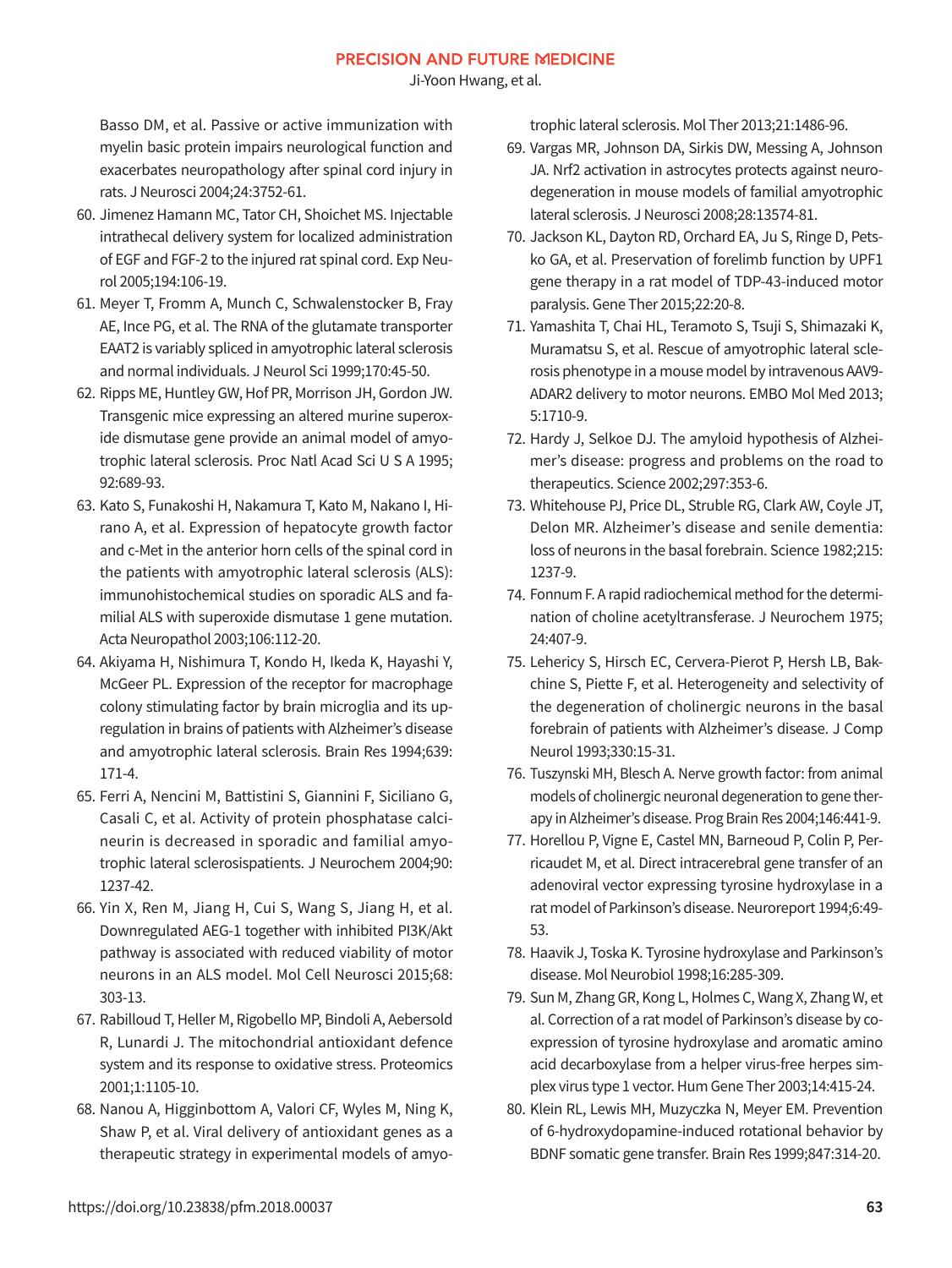Stem cell gene therapy

- 81. Bjorklund A, Kirik D, Rosenblad C, Georgievska B, Lundberg C, Mandel RJ. Towards a neuroprotective gene therapy for Parkinson's disease: use of adenovirus, AAV and lentivirus vectors for gene transfer of GDNF to the nigrostriatal system in the rat Parkinson model. Brain Res 2000;886:82-98.
- 82. Gasmi M, Brandon EP, Herzog CD, Wilson A, Bishop KM, Hofer EK, et al. AAV2-mediated delivery of human neurturin to the rat nigrostriatal system: long-term efficacy and tolerability of CERE-120 for Parkinson's disease. Neurobiol Dis 2007;27:67-76.
- 83. The Huntington's Disease Collaborative Research Group. A novel gene containing a trinucleotide repeat that is expanded and unstable on Huntington's disease chromosomes. Cell 1993;72:971-83.
- 84. Wellington CL, Ellerby LM, Gutekunst CA, Rogers D, Warby S, Graham RK, et al. Caspase cleavage of mutant huntingtin precedes neurodegeneration in Huntington's disease. J Neurosci 2002;22:7862-72.
- 85. Qureshi AI, Siddiqui AM, Suri MF, Kim SH, Ali Z, Yahia AM, et al. Aggressive mechanical clot disruption and lowdose intra-arterial third-generation thrombolytic agent for ischemic stroke: a prospective study. Neurosurgery 2002;51:1319-27.
- 86. Yoon W, Park MS, Cho KH. Low-dose intra-arterial urokinase and aggressive mechanical clot disruption for acute ischemic stroke after failure of intravenous thrombolysis. AJNR Am J Neuroradiol 2010;31:161-4.
- 87. Sabour S. The neurogenic bowel dysfunction score in patients with spinal cord injury: methodological issues in reliability and validity. Spinal Cord 2018;56:295-6.
- 88. Valles M, Vidal J, Clave P, Mearin F. Bowel dysfunction in patients with motor complete spinal cord injury: clinical, neurological, and pathophysiological associations. Am J Gastroenterol 2006;101:2290-9.
- 89. Hackney DB, Asato R, Joseph PM, Carvlin MJ, McGrath JT, Grossman RI, et al. Hemorrhage and edema in acute spinal cord compression: demonstration by MR imaging. Radiology 1986;161:387-90.
- 90. Tator CH, Fehlings MG. Review of the secondary injury theory of acute spinal cord trauma with emphasis on vascular mechanisms. J Neurosurg 1991;75:15-26.
- 91. Young W. Secondary injury mechanisms in acute spinal cord injury. J Emerg Med 1993;11 Suppl 1:13-22.
- 92. Jones LL, Oudega M, Bunge MB, Tuszynski MH. Neurotrophic factors, cellular bridges and gene therapy for spinal cord injury. J Physiol 2001;533(Pt 1):83-9.
- 93. Martinez-Galvez G, Zambrano JM, Diaz Soto JC, Zhan WZ, Gransee HM, Sieck GC, et al. TrkB gene therapy by adeno-associated virus enhances recovery after cervical spinal cord injury. Exp Neurol 2016;276:31-40.
- 94. Johnson JO, Pioro EP, Boehringer A, Chia R, Feit H, Renton AE, et al. Mutations in the Matrin 3 gene cause familial amyotrophic lateral sclerosis. Nat Neurosci 2014;17: 664-6.
- 95. Baxter S, Reed H, Clarke Z, Judge S, Heron N, McCarthy A, et al. Evaluating a novel cervical orthosis, the Sheffield Support Snood, in patients with amyotrophic lateral sclerosis/motor neuron disease with neck weakness. Amyotroph Lateral Scler Frontotemporal Degener 2016; 17:436-42.
- 96. Meininger V, Genge A, van den Berg LH, Robberecht W, Ludolph A, Chio A, et al. Safety and efficacy of ozanezumab in patients with amyotrophic lateral sclerosis: a randomised, double-blind, placebo-controlled, phase 2 trial. Lancet Neurol 2017;16:208-16.
- 97. Nicaise C, Mitrecic D, Pochet R. Brain and spinal cord affected by amyotrophic lateral sclerosis induce differential growth factors expression in rat mesenchymal and neural stem cells. Neuropathol Appl Neurobiol 2011;37: 179-88.
- 98. Kaufmann KB, Buning H, Galy A, Schambach A, Grez M. Gene therapy on the move. EMBO Mol Med 2013;5:1642- 61.
- 99. Naldini L. Ex vivo gene transfer and correction for cellbased therapies. Nat Rev Genet 2011;12:301-15.
- 100. Romano G, Pacilio C, Giordano A. Gene transfer technology in therapy: current applications and future goals. Stem Cells 1999;17:191-202.
- 101. Kootstra NA, Verma IM. Gene therapy with viral vectors. Annu Rev Pharmacol Toxicol 2003;43:413-39.
- 102. Walther W, Stein U. Viral vectors for gene transfer: a review of their use in the treatment of human diseases. Drugs 2000;60:249-71.
- 103. Rip J, Nierman MC, Sierts JA, Petersen W, Van den Oever K, Van Raalte D, et al. Gene therapy for lipoprotein lipase deficiency: working toward clinical application. Hum Gene Ther 2005;16:1276-86.
- 104. Ramamoorth M, Narvekar A. Non viral vectors in gene therapy: an overview. J Clin Diagn Res 2015;9:GE01-6.
- 105. Park HJ, Yang F, Cho SW. Nonviral delivery of genetic medicine for therapeutic angiogenesis. Adv Drug Deliv Rev 2012;64:40-52.
- 106. Neumann E, Kakorin S, Toensing K. Fundamentals of